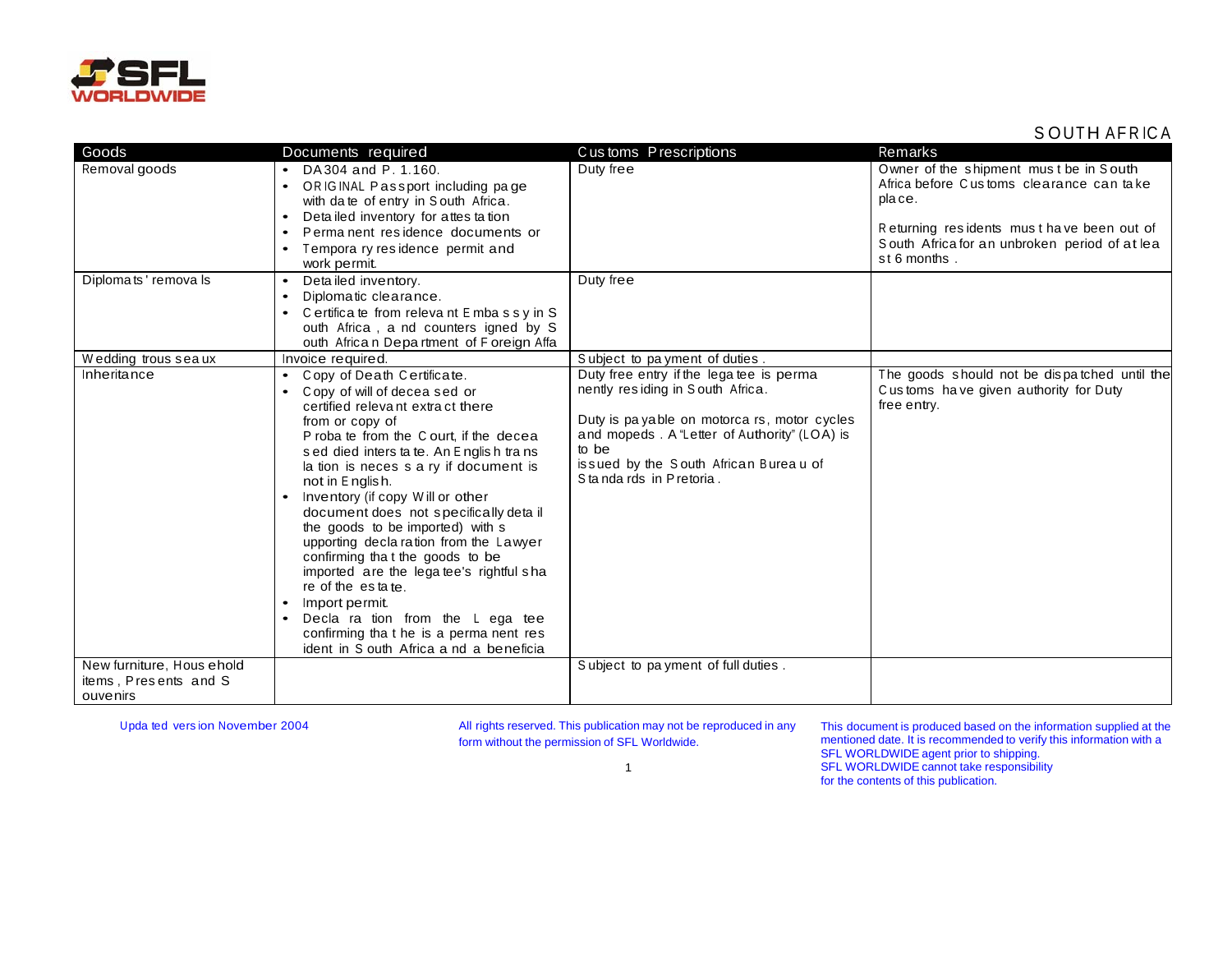

## S OUTH AFRICA

| G oods                                                                             | Documents required                                                                                                                                                                                                                                                                                                                                                                                                                                                                                                                                                     | Customs Prescriptions                                                                                                                                                                                                                                                                                                          | Remarks                                                                                                                                                                                                                                                                                                                                                                                                                                                                                                                                                                                                                                                                                                                                     |
|------------------------------------------------------------------------------------|------------------------------------------------------------------------------------------------------------------------------------------------------------------------------------------------------------------------------------------------------------------------------------------------------------------------------------------------------------------------------------------------------------------------------------------------------------------------------------------------------------------------------------------------------------------------|--------------------------------------------------------------------------------------------------------------------------------------------------------------------------------------------------------------------------------------------------------------------------------------------------------------------------------|---------------------------------------------------------------------------------------------------------------------------------------------------------------------------------------------------------------------------------------------------------------------------------------------------------------------------------------------------------------------------------------------------------------------------------------------------------------------------------------------------------------------------------------------------------------------------------------------------------------------------------------------------------------------------------------------------------------------------------------------|
| Works of art, Antiques                                                             |                                                                                                                                                                                                                                                                                                                                                                                                                                                                                                                                                                        | Duty free entry if:<br>• Works of art are forming a part of a<br>bona fide hous ehold removal, or<br>Articles are over 100 years old.<br>• These articles have been in the use<br>and pos session of the owner for<br>more than 12 months and<br>• Are not for sale or other disposal.                                         |                                                                                                                                                                                                                                                                                                                                                                                                                                                                                                                                                                                                                                                                                                                                             |
| Precious metal objects                                                             |                                                                                                                                                                                                                                                                                                                                                                                                                                                                                                                                                                        | Duty free entry is allowed on the same basis<br>and under the same conditions as<br>furniture and other articles.                                                                                                                                                                                                              |                                                                                                                                                                                                                                                                                                                                                                                                                                                                                                                                                                                                                                                                                                                                             |
| Motor cars, motor-cycles,<br>mopeds, power-driven<br>boats with inboard<br>engines | Customs form DA 304/A<br>$\bullet$<br>$\bullet$<br>Regis tration papers<br>Document showing that the vehicle<br>$\bullet$<br>has been in the owner's use and<br>possession<br>abroad for more than 365 days before<br>the importa tion of the vehicle (original<br>purcha se invoice, insurance certificate,<br>etc<br>Import permit<br>$\bullet$<br>A "Letter of Authority" (LOA) issued by the<br>South African Bureau of Standards in<br>Pretoria, has to be submitted to Cus<br>toms at the time of clearance of all<br>motor<br>vehicles (excluding motor cycles) | Duty free entry if:<br>The vehicles (cars, motor cycles, mopeds)<br>will not be sold or otherwis e disposed of for<br>2 years after the date of importation.<br>Value Added Tax at current rate is assess<br>ed on the imported value of the vehicle.<br>A fee of R 1800.00 per vehicle, payable to the<br>SABS is applicable. | Tempora ry residents must pay a CASH<br>Customs Bond to cover full duties and taxes<br>and can only apply for a refund from the S<br>outh<br>African Department of Customs & Excise of<br>this<br>Cash Bond on proof of re-export of the<br>motor car from South Africa.<br>Returning residents pay full duties and ta<br>xes. Tempora ry residents must provide a<br>customs bond to cover full duties and ta<br>xes, and do not need an Import Permit.<br>Foreign Diplomats pay no duties or taxes,<br>subject to provision of Diplomatic cleara<br>nce certificate, and proof of value.<br>No left-hand drive motor vehicles new or<br>used purcha sed after January $1st$ , 2000,<br>will be<br>allowed to be imported in South Africa. |
| Caravans, trailers                                                                 |                                                                                                                                                                                                                                                                                                                                                                                                                                                                                                                                                                        | Subject to payment of duties.                                                                                                                                                                                                                                                                                                  |                                                                                                                                                                                                                                                                                                                                                                                                                                                                                                                                                                                                                                                                                                                                             |
|                                                                                    |                                                                                                                                                                                                                                                                                                                                                                                                                                                                                                                                                                        |                                                                                                                                                                                                                                                                                                                                |                                                                                                                                                                                                                                                                                                                                                                                                                                                                                                                                                                                                                                                                                                                                             |

Upda ted vers ion November 2004 **All rights reserved. This publication may not be reproduced in any** form without the permission of SFL Worldwide.

This document is produced based on the information supplied at the mentioned date. It is recommended to verify this information with a SFL WORLDWIDE agent prior to shipping. SFL WORLDWIDE cannot take responsibility for the contents of this publication.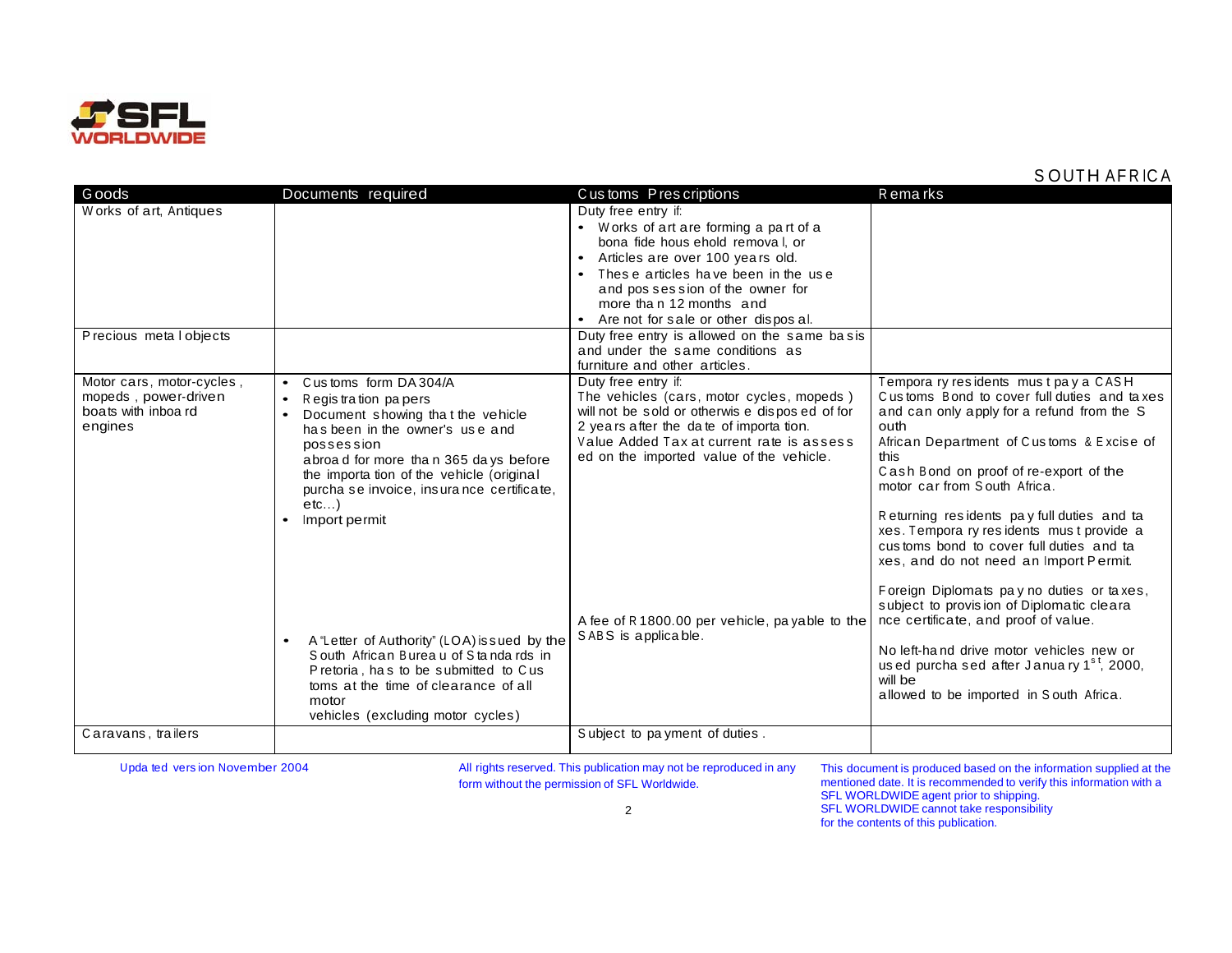

## **SOUTH AFRICA**

| G oods                                                                                                                               | Documents required                                                                                           | Customs Prescriptions                                                                                                                                                                                                                                                                                                                                                                                                                                                                                                                                      | R ema rks                                                                                                                                                                                                                                                                                                                                                                                                                                                                                                      |
|--------------------------------------------------------------------------------------------------------------------------------------|--------------------------------------------------------------------------------------------------------------|------------------------------------------------------------------------------------------------------------------------------------------------------------------------------------------------------------------------------------------------------------------------------------------------------------------------------------------------------------------------------------------------------------------------------------------------------------------------------------------------------------------------------------------------------------|----------------------------------------------------------------------------------------------------------------------------------------------------------------------------------------------------------------------------------------------------------------------------------------------------------------------------------------------------------------------------------------------------------------------------------------------------------------------------------------------------------------|
| Dangerous Goods, Firearms                                                                                                            | • Import permit                                                                                              |                                                                                                                                                                                                                                                                                                                                                                                                                                                                                                                                                            |                                                                                                                                                                                                                                                                                                                                                                                                                                                                                                                |
|                                                                                                                                      | • South African Police Firearm Registrar<br>Certificate SAP 312                                              |                                                                                                                                                                                                                                                                                                                                                                                                                                                                                                                                                            |                                                                                                                                                                                                                                                                                                                                                                                                                                                                                                                |
| Narcotics, drugs, incitements                                                                                                        |                                                                                                              | Importation prohibited.                                                                                                                                                                                                                                                                                                                                                                                                                                                                                                                                    |                                                                                                                                                                                                                                                                                                                                                                                                                                                                                                                |
| Plants and vegeta ble                                                                                                                | Phytos anitary certificate.                                                                                  |                                                                                                                                                                                                                                                                                                                                                                                                                                                                                                                                                            |                                                                                                                                                                                                                                                                                                                                                                                                                                                                                                                |
| Dogs, Cats, Birds                                                                                                                    | Rabies Vaccination certificate<br>$\bullet$<br>Health certificate<br>$\bullet$<br>Import permit<br>$\bullet$ | Import permit granted after the owner has<br>ma de arrangements for the period of qua ra<br>ntine<br>required for pets travelling from mos t, but                                                                                                                                                                                                                                                                                                                                                                                                          |                                                                                                                                                                                                                                                                                                                                                                                                                                                                                                                |
| Wine, liquor, alcohol                                                                                                                | Import permit<br>$\bullet$<br>Liquor remova I certificate<br>$\bullet$                                       | Subject to payment of full duties.                                                                                                                                                                                                                                                                                                                                                                                                                                                                                                                         | It's neces sary to fulfil thes e conditions<br>before the arrival of the shipment.                                                                                                                                                                                                                                                                                                                                                                                                                             |
| Pornogra phic books a<br>nd magazines, "walkie-<br>talkie"<br>radios, certa in feathers,<br>furs, skins, tusks, etc. of a<br>nima Is |                                                                                                              | Importation prohibited.                                                                                                                                                                                                                                                                                                                                                                                                                                                                                                                                    |                                                                                                                                                                                                                                                                                                                                                                                                                                                                                                                |
| Fumigation of woo<br>d packaging                                                                                                     |                                                                                                              | Effective January 01, 2005<br>Inspectors from the South African<br>Department of Agriculture will inspect<br>Import Shipments at South African<br>Ports to determine that this<br>requirement has been adhered to<br>and obvious ly shipments conta<br>ining wood<br>packages not having the ISPM15<br>mark will not be allowed into South<br>Africa.<br>We therefore urge you to research this<br>requirement with your suppliers of wood /<br>timber packaging materials at origin to ens<br>ure that this<br>South African regulation is complied with. | Effective January 1st, 2005 a new<br>regulation to import shipments pa<br>cked in wood will be implemented.<br>All wood packaging utilis ed on Import<br>Shipments to South Africa must be "ISPM<br>15" certified at origin. This means that<br>Each wooden crate that comes into the<br>country must be treated against pla<br>gues and marked in accordance with<br>the requirement of ISPM 15.<br>Inspectors from the South African<br>Department of Agriculture will inspec<br>t Import Shipments at Ports |

Upda ted version November 2004

All rights reserved. This publication may not be reproduced in any form without the permission of SFL Worldwide.

This document is produced based on the information supplied at the mentioned date. It is recommended to verify this information with a<br>SFL WORLDWIDE agent prior to shipping.<br>SFL WORLDWIDE cannot take responsibility for the contents of this publication.